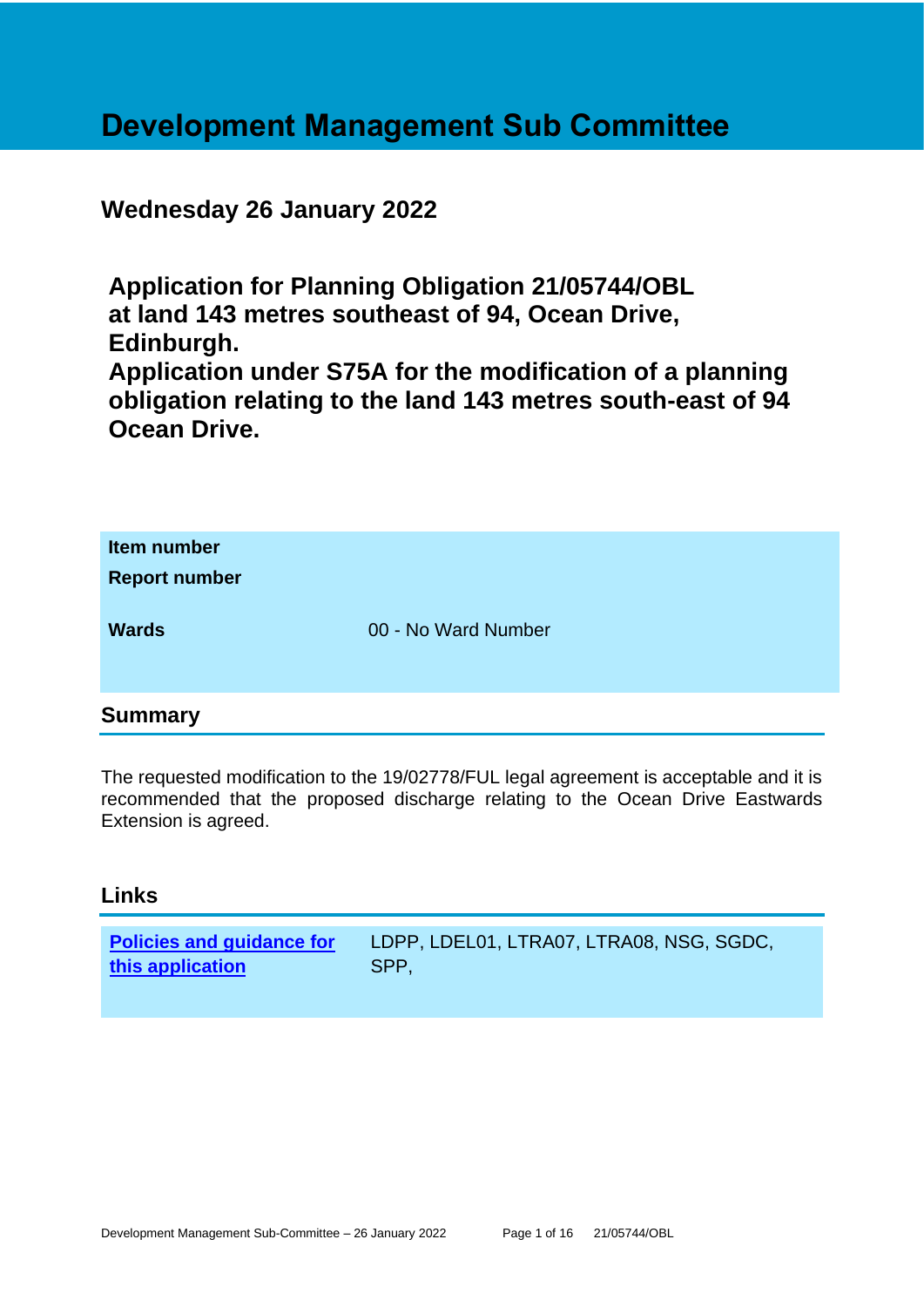## **Report**

**Application for Planning Obligation 21/05744/OBL at land 143 metres southeast of 94, Ocean Drive, Edinburgh. Application under S75A for the modification of a planning obligation relating to the land 143 metres south-east of 94 Ocean Drive.**

## **Recommendations**

**1.1** It is recommended that this application be accepted and the agreement be modified

## **Background**

#### **2.1 Site description**

The application relates to a site of 1.01 hectares which is located on an area of land between Albert Dock to the north and Victoria Dock to the south with Ocean Drive forming the southern boundary. The site is currently vacant brownfield land. The development approved at the site is for 338 homes with 71 car parking spaces, 14 motorcycle spaces and 708 bicycle spaces. There will be two car club spaces. The site opposite (Waterfront Plaza) has permission for a residential development which is currently under construction. The Ocean Point office development and Ocean Terminal are located to the west.

## **2.2 Site History**

3 November 2020 - Planning permission was granted for a residential development of 338 flats over 4 apartment buildings with heights of 10 storeys (Building A), 14 storeys (Building B), 12 storeys (Building C) and 10 storeys (Building D) with two commercial units (Class 1,2,3 and 4), car parking and associated landscaping (as amended) (application reference:19/02778/FUL) . The following were secured by a s75 legal agreement:

#### **Education**

The site falls within the Leith Trinity Contribution Zone and the following contributions are required to help mitigate the impact of new residential development in Leith Waterfront:

- − £622,002 infrastructure contribution (index linked)
- − £36,686 land contribution (no indexation)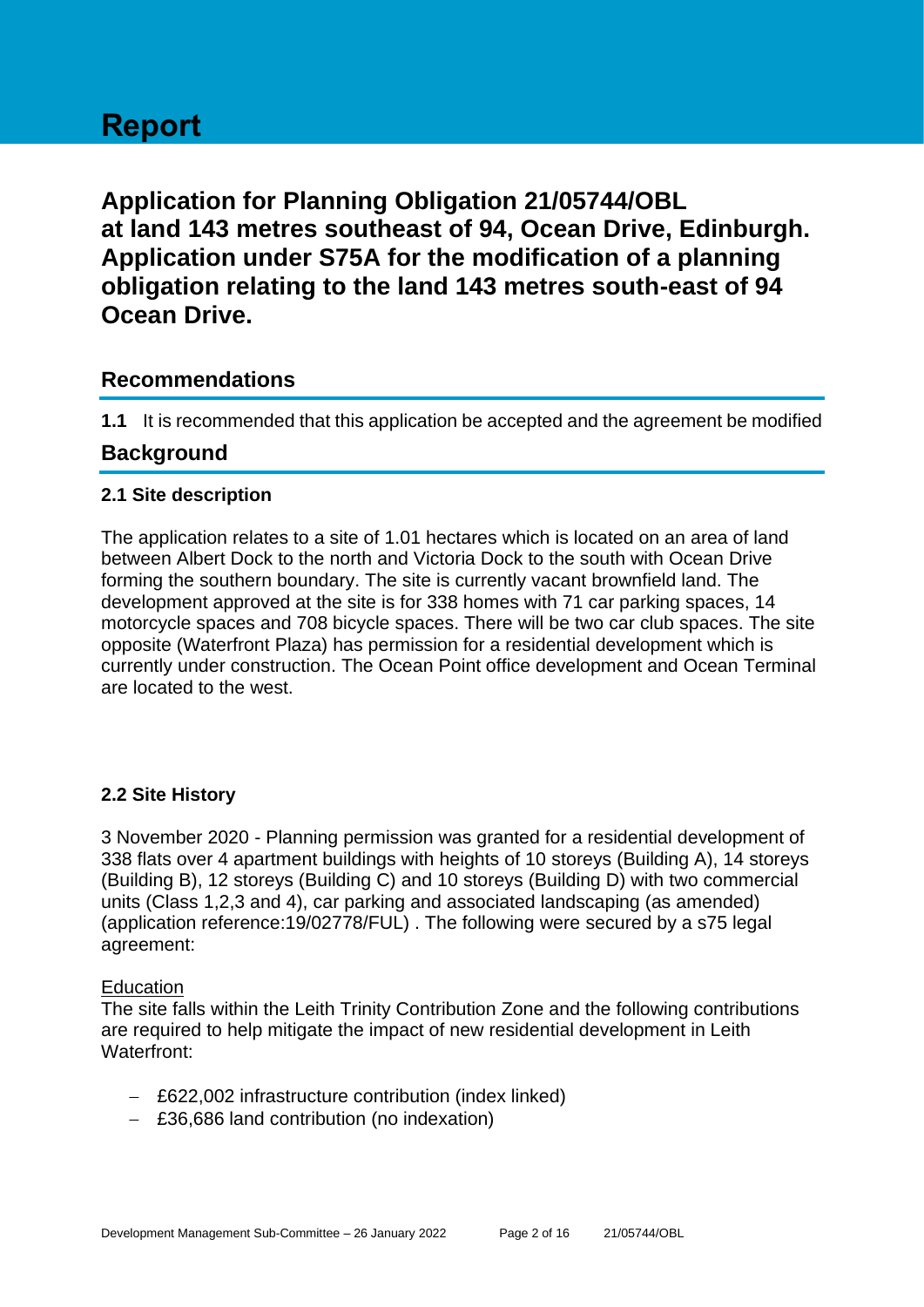#### **Healthcare**

The site is located within the Leith Waterfront Healthcare Contribution Zone which requires a contribution of £945 per residential unit. This equates to a contribution of £319,410 (index linked).

#### **Transport**

The site is located within the Tram Contribution Zone.

A total contribution of £555,297 is required (index linked). This covers both the residential and commercial uses.

A contribution of £639,568 (index linked) is also required for transport actions in the LDP Action Programme:

- − Water of Leith Cycle Route (Commercial Street to Warriston)
- − Victoria Quay to Water of Leith Cycle Route
- − Ocean Drive Eastwards Extension.

#### Affordable Housing

Affordable Housing will account for 25% of the new homes and will be provided on site.

#### **History of nearby site at Ocean Drive (distillery)**

26 September 2019 - Planning permission was granted with a tied Section 75 legal agreement for a proposed distillery (sui generis) and ancillary uses, including visitor experience/tasting area and shop, office and restaurant, bar and use of the external yard for distillery related servicing and storage (application reference: 17/04428/FUL)

29 September 2020 - Application refused to modify 75 agreement seeking to remove transport action contributions and corresponding text of planning consent 17/04428/FUL (application reference: 20/02591/OBL)

11 May 2021 - Appeal on the OBL refusal was allowed. The Reporter stated that the s75 transport contributions set out in the s75 legal agreement did not meet the tests of Circular 3/2012. In addition, the Reporter concluded that the Council's unadopted supplementary guidance did not provide a clear basis for the retention of the planning obligation (appeal reference: POA-230-2010).

## **Main report**

#### **3.1 Description of the Proposal**

The proposal is for the existing planning obligation agreement attached to planning permission 19/02778/FUL to be modified to remove the requirement for financial contributions for Transport actions set out in the Local Development Plan Action program. This relates to the Ocean Drive Eastwards Extension and equates to £593,528.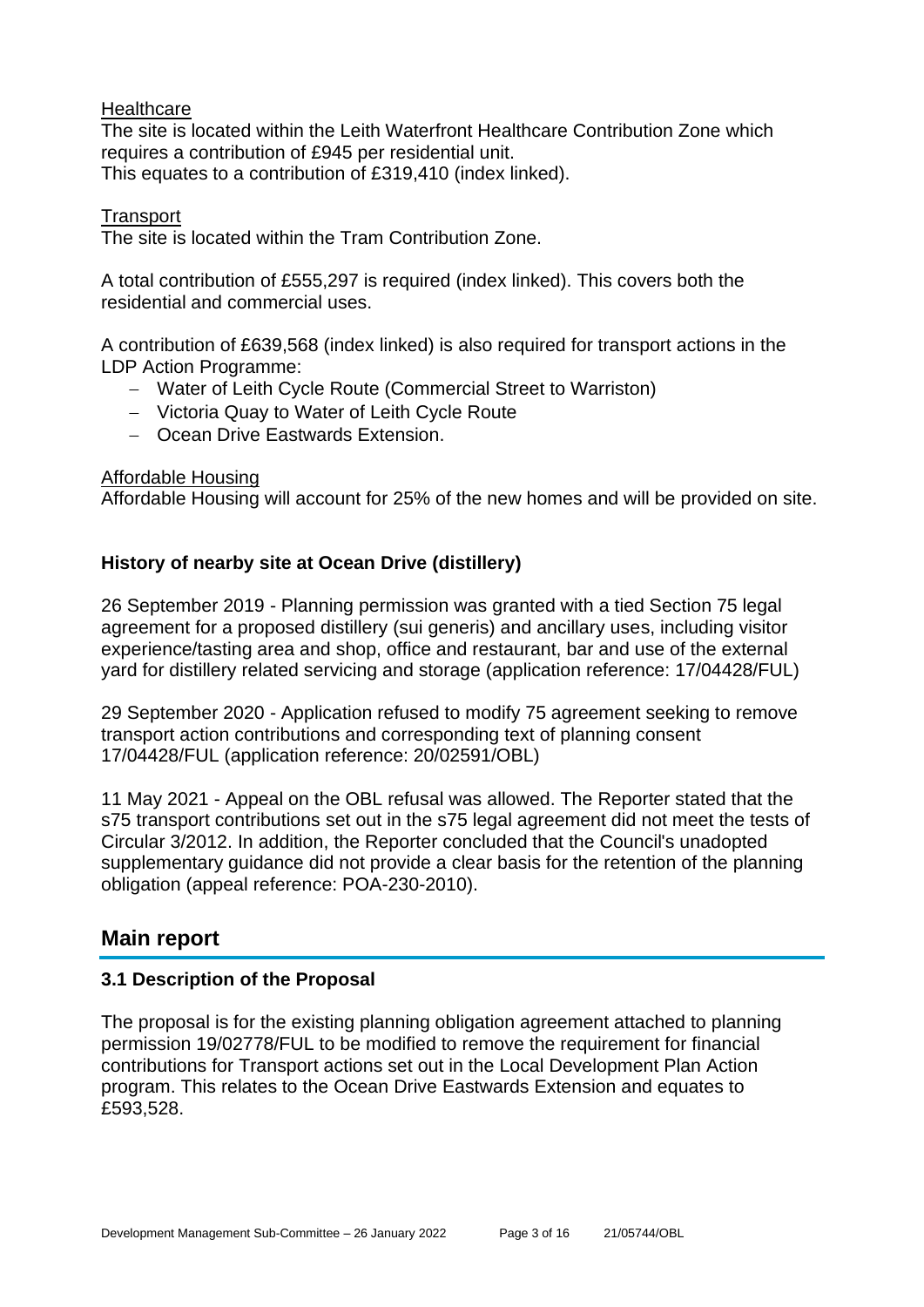The Transport contribution is set out in the s75 legal agreement as 'one thousand, eight hundred and ninety-two pounds and twenty one pence sterling indexed per residential unit (£1892.21).' The obligation seeks to reduce this to £136.21 per unit by removing the Ocean Drive Eastwards Extension contribution (£593,528), and retaining the two transport actions for cycle route provision/ upgrade to Water of Leith (£29,744) and to Victoria Quay (£16,296).

A supporting statement has been submitted with the application; this concludes that the Ocean Drive Eastwards extension transport contribution is not necessary, bears no relationship to the proposed development, does not serve a planning purpose and will result in excessive contributions towards the cost of infrastructure.

#### Scheme one:

Initially the applicant sought to remove the planning obligation for cycling infrastructure for the Water of Leith (Commercial Street to Warriston) and, West end of Victoria Quay building to Water of Leith Cycle Route (via citadel) in addition to the Ocean Drive Eastwards extension. Through discussion, the applicant has agreed that the cycling infrastructure parts the original legal agreement should remain in place.

#### **3.2 Determining Issues**

Section 75A(1)(a) of the Town and Country Planning (Scotland) Act 1997 states - A planning obligation may not be modified or discharged except, by agreement, between the planning authority and a person against whom that obligation is enforceable.

Section 25 of the Town and Country Planning (Scotland) Act 1997 requires that planning decisions, including the modification or discharge of a section75 agreement, be made in accordance with the development plan, unless material considerations indicate otherwise.

In determining such an application for the modification or discharge of a planning obligation, the specific provision should be considered against the five policy tests set out in Planning Circular 3/2012. These tests relate to: necessity, planning purpose, relationship to the proposed development, relationship to scale and kind and reasonableness

#### **3.3 Assessment**

To address these determining issues, the Committee needs to consider whether:

- (a) the discharge of the obligation, as proposed, is considered to be acceptable and
- (b) financial implications are acceptable.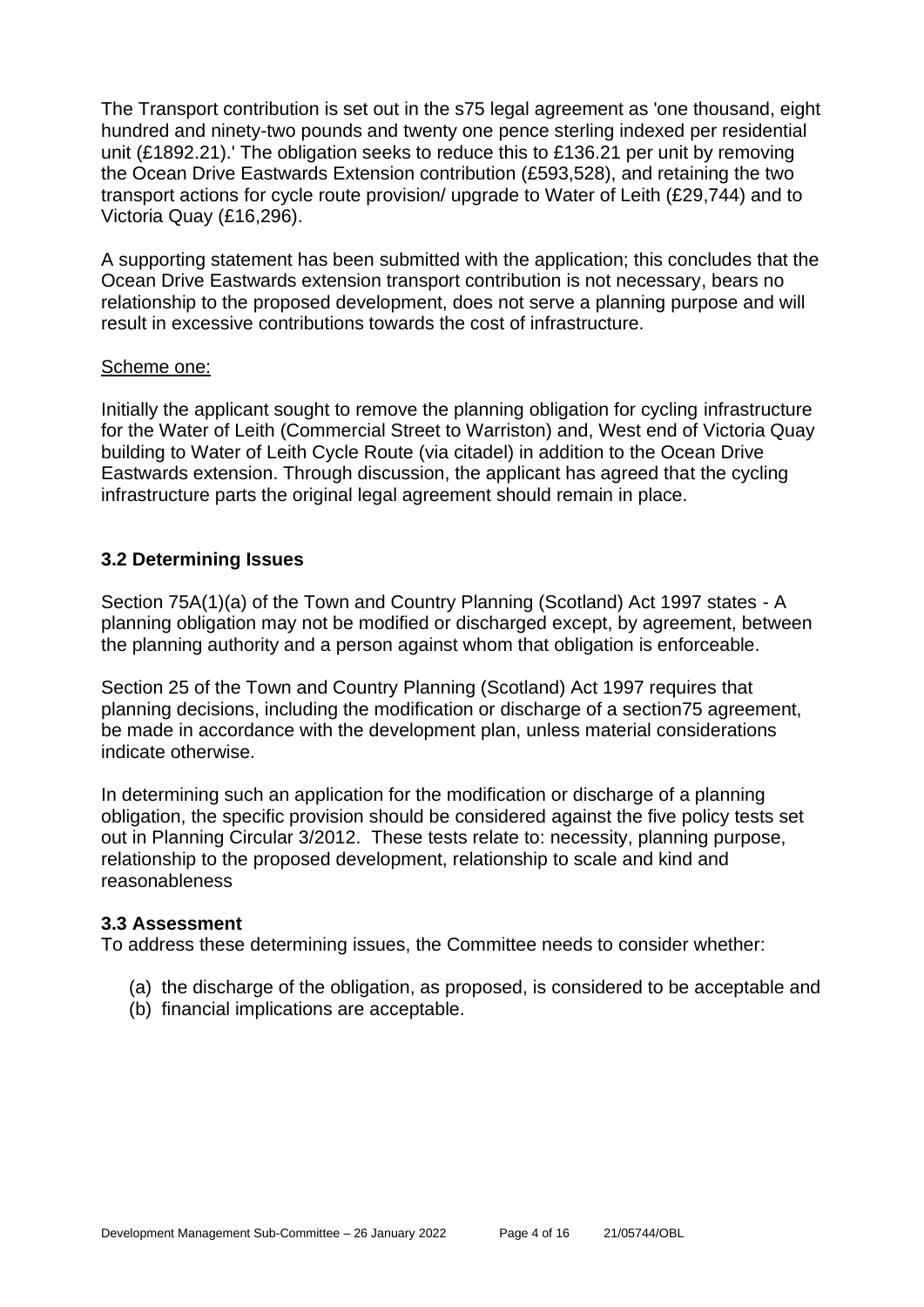#### a) The Discharge of the Obligation

#### **Edinburgh Local Development Plan**

This application has to be assessed in relation to current policies within the Edinburgh Local Development Plan (LDP).

LDP policy Del 1 (Developer contributions and infrastructure delivery) requires development to contribute to the specified infrastructure provision where relevant and necessary to mitigate any negative additional impact (either on an individual or cumulative basis) and where commensurate to the scale of the proposed development. In order to provide further detail on the approach to implementation of this policy and to provide the basis for future action programmes the policy states that Supplementary Guidance will be prepared to provide guidance on a number of matters including the required infrastructure in relation to specific sites and/or areas.

LDP policy Tra 7 (Public transport proposals and safeguards) seeks to protect safeguarded transport routes which includes the cycle / footpath to the north of this site and the proposed tram along the southern boundary of the site. The approved planning application proposal included the extension of the boardwalk; this was designed to enable links with the adjacent site should a development proposal come forward in the future. Financial contributions were sought and secured for transport infrastructure for the tram.

LDP policy Tra 8 (Transport infrastructure) states that development proposals relating to major housing or other development sites, and which would generate a significant amount of traffic, shall demonstrate through an appropriate transport assessment and proposed mitigation, and how this relates to the provision of transport infrastructure. The approach to the delivery of the required transport infrastructure is set out in Policy Del 1 (Developer Contributions and Infrastructure Delivery), which states that further detail will be provided by Supplementary Guidance which will be prepared.

The principle of securing appropriate contributions towards the improvement of transport infrastructure is consistent with Local Development Plan policy where necessary and relevant.

#### **Other material considerations**

The following are material considerations in the determination of this application:

The Local Development Plan Action Programme (December 2021), The Finalised Supplementary Guidance on Developer Contributions and Infrastructure Delivery (August 2018), the recent appeal decision on the distillery site at Ocean Drive (application reference: 20/02591/OBL) and Scottish Government Circular 3/2012 (updated 18 November 2020) - Planning Obligations and Good Neighbour Agreements.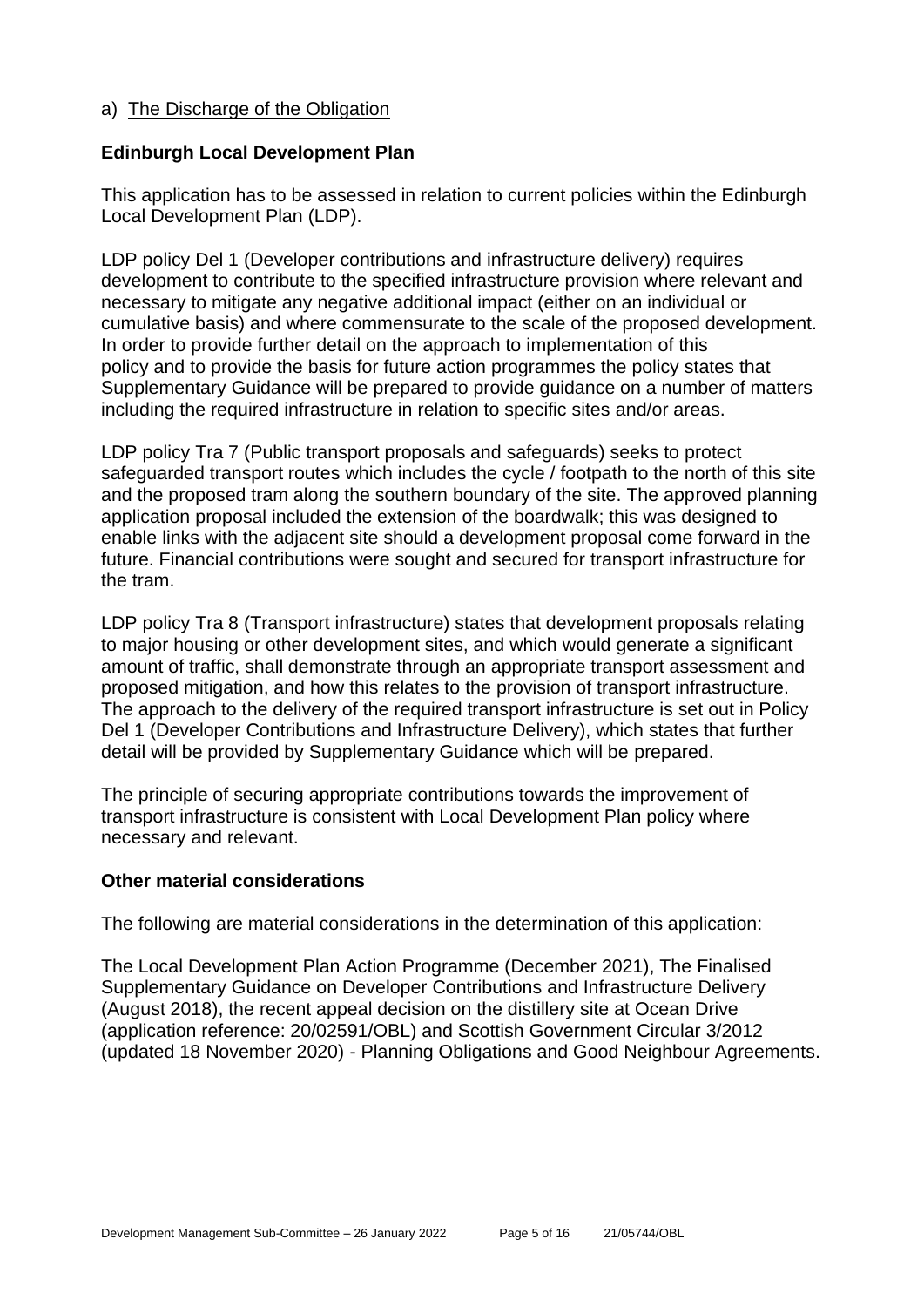## **The Local Development Plan Action Programme December 2021**

The Action Programme should be read alongside Local Development Plan Policy Del 1 (Developer Contributions) and The Supplementary Guidance on Developer Contributions and Infrastructure Delivery. It sets out how the infrastructure and services required to support the growth of the city will be delivered.

The planning application approved which is subject of this OBL application sought and secured £658,688 for education, £319,410 for healthcare, £555,297 for the tram, £639,568 for transport actions and required 25% of the residential units to be affordable.

This OBL application relates to the financial contribution for the Ocean Drive Eastwards Extension (T16) and is for a new street with a baseline capital cost of £12,678,750. The financial requirement for this action is £593,528; this equates to 4.7% of the total required. The Action is consistent within the Local Development Plan Action Program.

### **The Finalised Supplementary Guidance on Developer Contributions and Infrastructure Delivery (August 2018)**

The Finalised Developer Contributions and Infrastructure Delivery Supplementary Guidance (SG) sets out the Council's approach to infrastructure provision and improvements associated with development; it seeks to ensure that developers make a fair and realistic contribution to the delivery of necessary infrastructure provision and improvement associated with development. The Guidance is not adopted but is a material planning consideration in the determination of this application. The North Edinburgh Transport Contribution zone was removed from the 2018 version of the SG. Ministers issued a Direction in January 2020 which stated that there was insufficient evidence to demonstrate that the transport contributions sought through the SG would fairly and reasonably relate in scale and kind to proposed development so as to be proportionate to such development; the relative impact of each development requiring the action should be a factor, not simply the number of units in a development.

## **Recent appeal decision**

A nearby site on Ocean Drive was subject to a recent appeal to modify the s75 to remove the requirement for transport actions. These items of infrastructure were the improvement required to the Lindsay Road and Commercial Street junction and the Ocean Drive eastward extension. The Reporter allowed the appeal stating that the transport contributions set out in the s75 legal agreement did not meet the tests of Circular 3/2012. The reasons given were that:

- the use of a s75 (rather than a planning condition) was necessary; however other considerations arise in relation to planning purpose and relationship to the development tests.
- the requirements served no planning 'purpose' necessary to make the development acceptable. There is no provision in the Development Plan policy to require transport contributions outside any contribution zone unless justified as necessary. In the absence of a clear justification, particularly in terms of the relationship with the development, scale and kind and reasonableness tests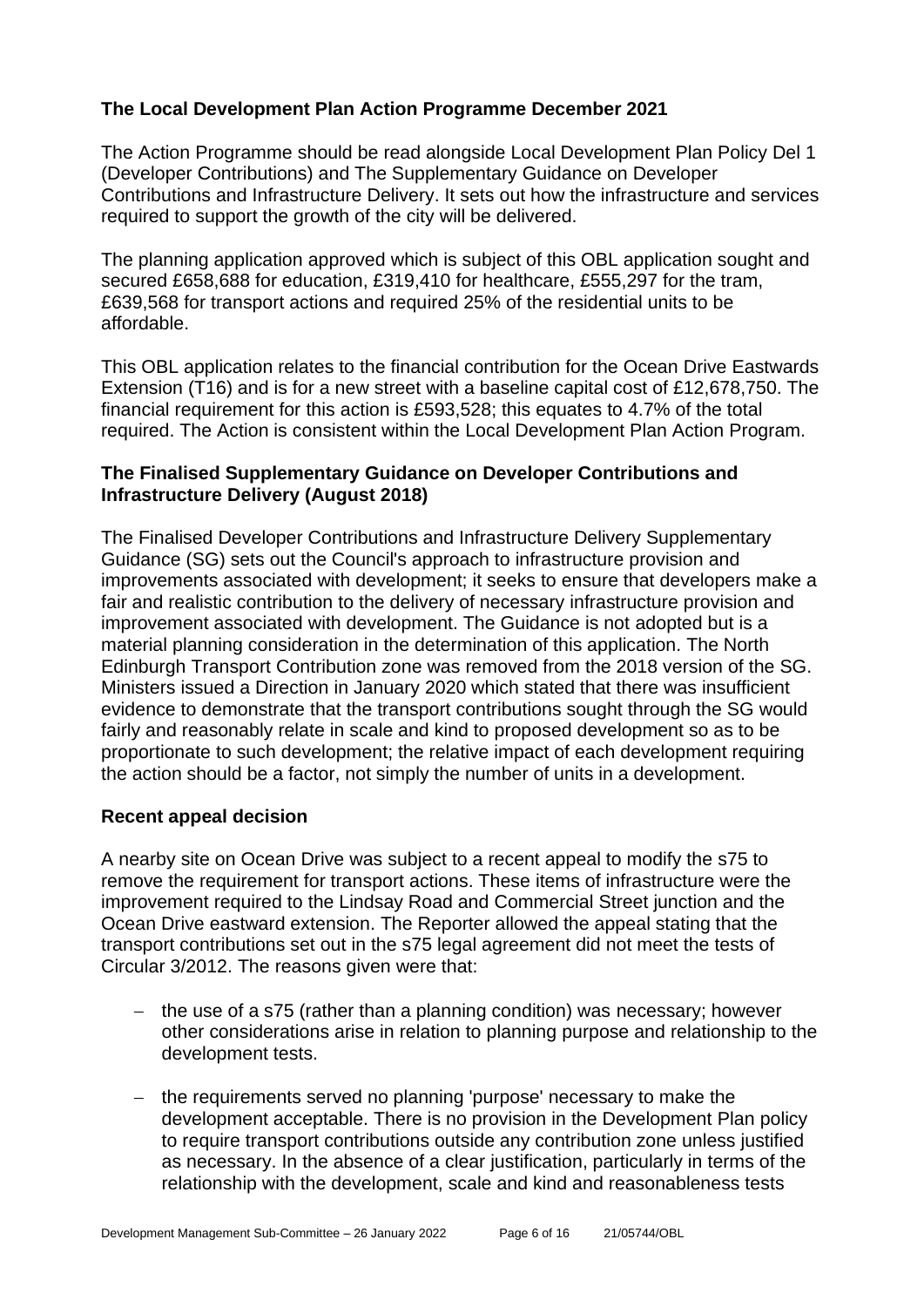mean that the retention of the planning obligation would not serve a planning purpose and that test would not be met.

- no development-specific item of transport infrastructure provision or enhancement was identified as being necessary to make the distillery development acceptable. No concerns were raised regarding impact on traffic, road safety etc. There is insufficient specific information to enable a safe conclusion that the transport actions would be necessary to enable the distillery development to be acceptable in transport terms. The planning obligation requiring payment of the transport contribution does not meet the relationship to the development test.
- − the North Edinburgh Contribution Zone was not retained in the SG. Insufficient evidence was provided to demonstrate that the transport contributions sought through the SG would fairly and reasonably relate in scale and kind to the proposed development so as to be proportionate. The limited scale of traffic generated from the development would not contribute to any significant degree to the need for the transport actions required. The scale and kind test is not met.
- the obligation for transport actions was not reasonable. The relationship to the development and scale and kind tests established in circular 3/2012 were not reasonable.

The Reporter also found that consistent with the decision given by the Supreme Court in the Elsick case, the transport contribution obligation was insufficiently related to the development to be within the scope of the provisions of s75 of the 1997 Act.

#### **Scottish Government Circular 3/2012 (updated 18 November 2020) - Planning Obligations and Good Neighbour Agreements**

The circular explains that obligations are to be promoted in strict compliance with the five policy tests. These tests relate to necessity; planning purpose; relationship to the development; scale and kind; and reasonableness.

The applicants have sought to justify their modification application on the basis that the transport contribution obligation in the existing agreement does not meet the five tests set out in the Scottish Government Planning Circular 3/2012 "Planning Obligations and Good Neighbour Agreements". The circular indicates that an obligation should not be sought or should consequently be discharged if it fails any one of these five tests.

#### Necessity test

In terms of the 'necessity' test, the planning obligation should be necessary to permit the proposed development. With a financial contribution a planning condition cannot be used. The contribution involved a payment towards transport infrastructure, a planning obligation, and not a planning condition. The use of an obligation was appropriate, thereby satisfying the 'necessity' test.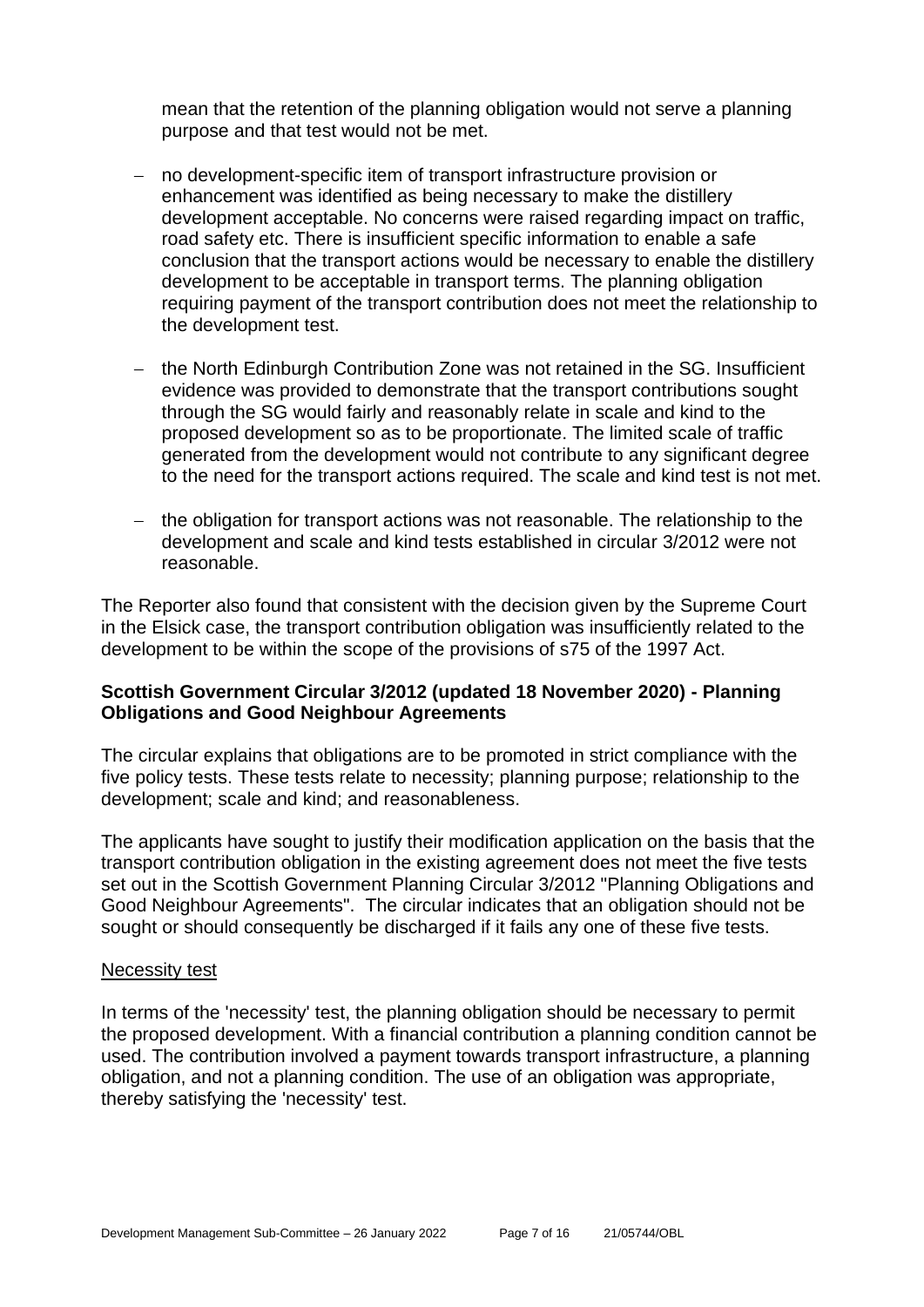#### Planning purpose test

The requirement to contribute towards the provision of transport or other infrastructure would meet the planning 'purpose' test, if that infrastructure is necessary to make the development acceptable.

The LDP Action Programme and Supplementary Guidance provide no specific detail or information on why the proposed transport action which is the subject of this application are necessary to enable the development to be acceptable in transport terms. The site is not within a contribution zone in the unadopted SG; the Development Plan requires a transport contribution in respect of development outside any contribution zone if it is clearly justified as necessary. The Reporters decision for the distillery appeal concluded that in terms of the planning purpose test, the absence of a clear justification, particularly in terms of the relationship with the development, scale and kind and reasonableness tests contained within the agreement would not serve a planning purpose and the planning purpose test would not be met.

A Transport Assessment was submitted in support of the original planning application to which this OBL application relates. This detailed the expected transport impact of the proposed development on the existing road network. The applicant estimated trip generation and mode share for the proposed development and combined this with traffic counts to predict traffic flows in the area to understand the impact at key local junctions. Further to this, vehicle trips generated by surrounding committed development were taken into account and an appropriate traffic growth rate applied. This allowed for four different assessment scenarios to be carried out on five junctions in the vicinity of the site.

The assessment showed a minimal increase of traffic at these junctions during peak times, ranging from 1% - 3.4%. As the impact on the junctions was considered minimal no further detailed capacity analysis was carried out. The details provided in the assessment by the applicant has been assessed by transport officers and is considered to be an acceptable reflection of both the estimated traffic generated by the development and of the traffic on the surrounding road network. The submitted transport assessment is generally in line with the published guidelines on transport assessments.

There will be limited opportunities to park outwith the site in this area due to the waiting and loading restrictions associated with the Tram and the implementation of a Controlled Parking Zone in this area, further reducing potential reliance on car usage.

The s75 contribution for the Ocean Drive Eastwards Extension is not clearly related to the use and development of the land in question and is not directly proportionate to the size and proximity of the development. The development, given its low levels of car parking spaces, is unlikely to contribute significantly to traffic on that new road, given it will also take traffic to Ocean Terminal, Port of Leith and other existing and proposed development in the vicinity. The infrastructure for which the contributions are sought are not necessary to make the development acceptable.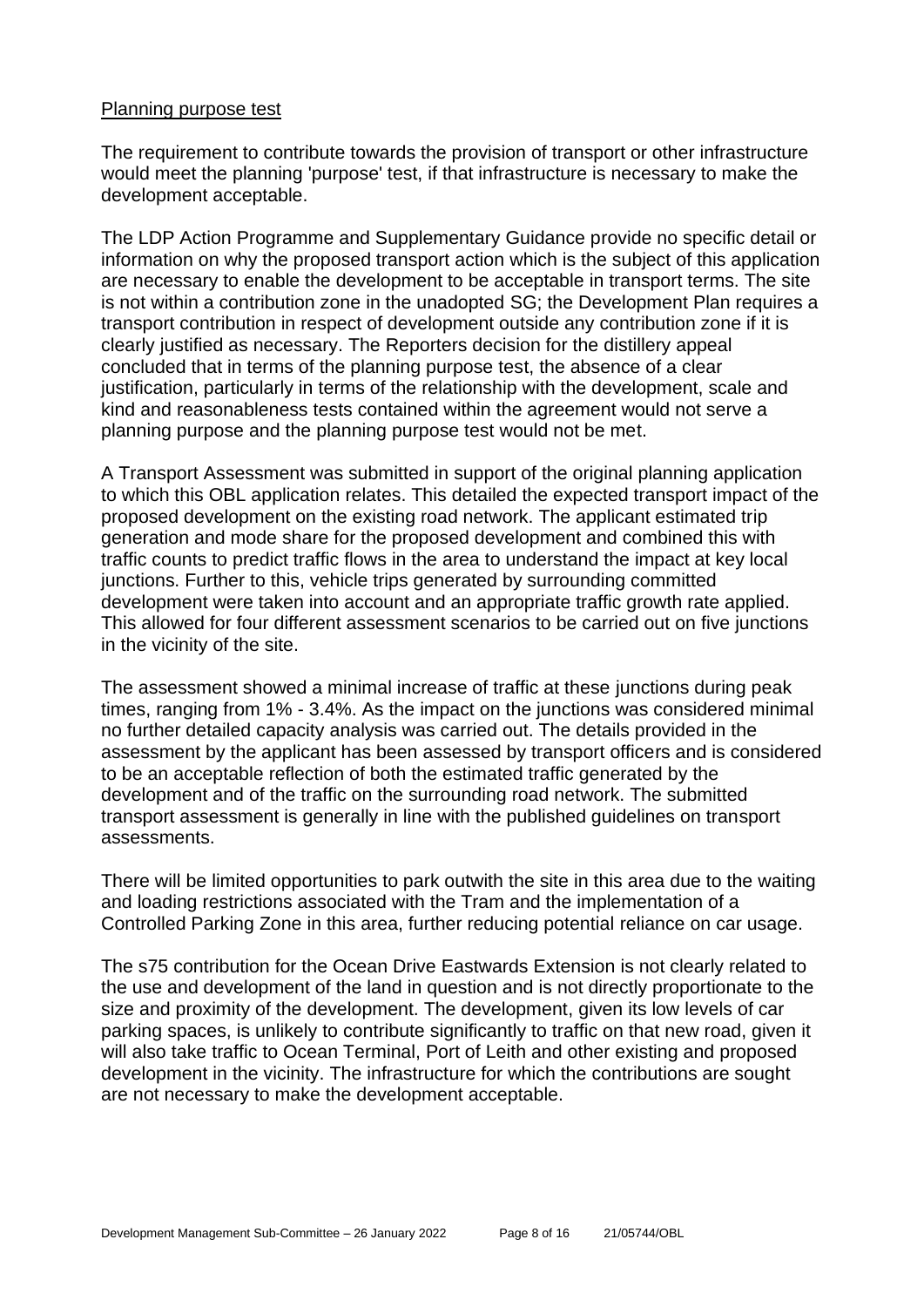The absence of a clear justification for the requirement of contributions towards the Ocean Drive Eastwards extension means that the retention of the planning obligation would not serve a planning purpose. The obligation for transport action does not meet the test of 'planning purpose' as set out in Circular 3/2012.

#### Relationship to the proposed development test

Circular 3/2012 states that *"Planning obligations must relate to the development being proposed. Where a proposed development would either; create a direct need for particular facilities, place additional requirements on infrastructure (cumulative impact) or have a damaging impact on the environment or local amenity that cannot be resolved satisfactorily through the use of planning conditions or another form of legal agreement, a planning obligation could be used provided it would clearly overcome or mitigate those identified barriers to the grant of planning permission. There should be a clear link between the development and any mitigation offered as part of the developer's contribution."*

Contributions for transport infrastructure improvements should be needed for the development at the site to meet the relationship to the development test. The Report to Committee for the original planning application stated that *'the level of parking has been restricted with only 71 car parking spaces proposed for 338 flats. This site is identified for housing in the LDP, benefits from excellent public transport connections and will enhance the existing cycle routes in the area. Subject to the required contribution to the tram and other transport infrastructure identified through the LDP Action Programme, the proposal will not have an unreasonable impact on existing transport routes and it has been demonstrated that the existing network has the capacity to deal with the increase in traffic volume. No objections have been raised by the Roads Authority.'* The Ocean Drive eastwards extension action is not in close proximity to the development site; and given the above the development would not create a direct need for the proposal to contribute towards the provision of this infrastructure.

The contribution is not necessary to enable the development to be acceptable in transport terms and is not required as a direct consequence of the development.

The planning obligation requiring payment of the Transport Contribution does not meet the 'relationship to the development' test derived from circular 3/2012.

#### Scale and kind test

In terms of the 'scale and kind' test, the Circular states that the planning obligation must be related in scale and kind to the proposed development. In assessing the contribution, account can be taken of the cumulative impact of a number of proposed developments, and obligations used to share those costs proportionately. The effect of such infrastructure investment may be to provide some wider community benefit, but contributions should always be proportionate to the scale of the proposed development.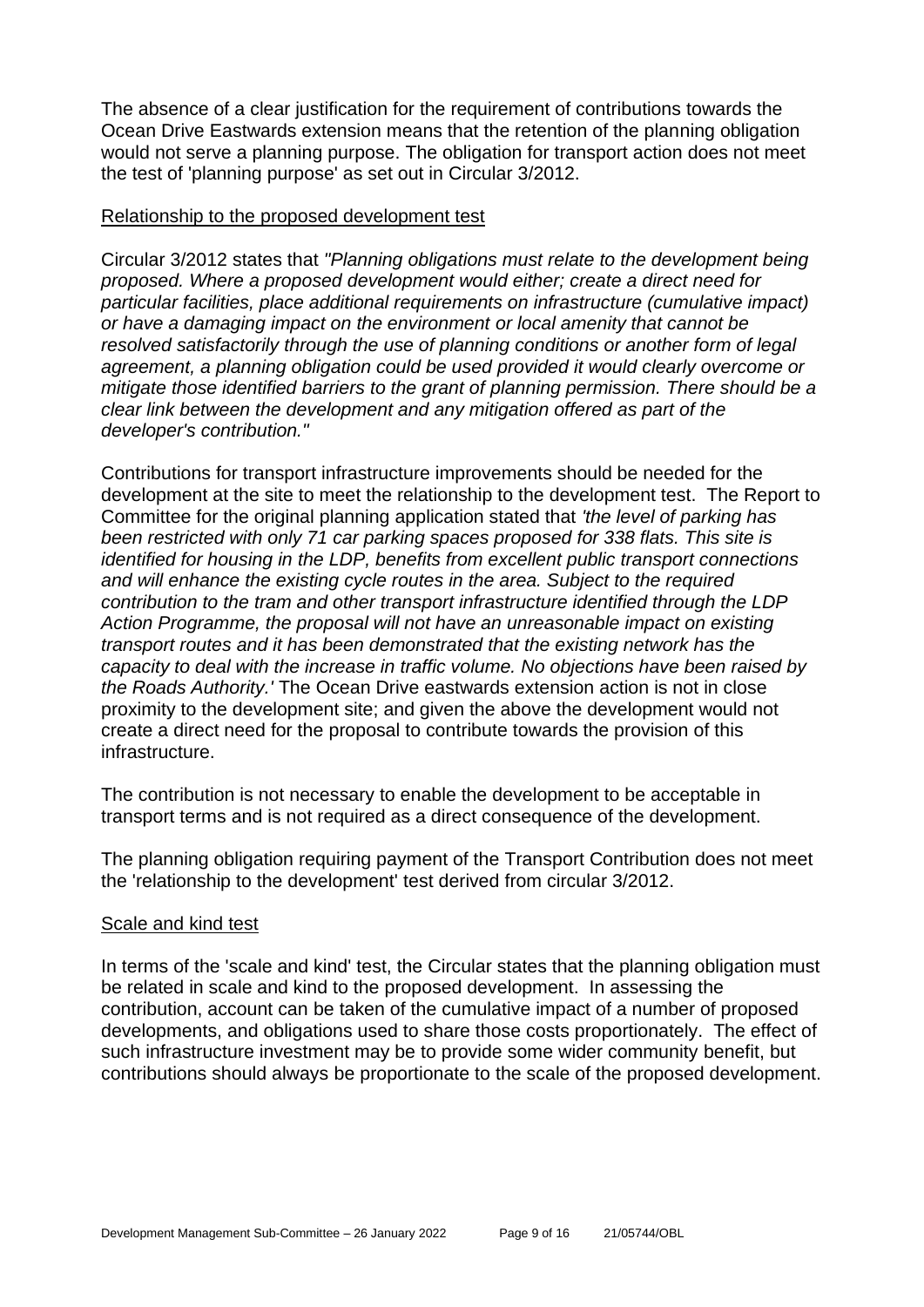The approved development proposal includes a total of 71 off street car parking spaces for 338 residential units. The Transport Assessment submitted with the planning application concludes that 'The assessment demonstrates that the addition of the development related traffic will not have an impact on the operation of the local road network. The introduction of reduced parking, the close proximity to relevant local amenities and the extension of the Edinburgh Tram route is anticipated to have a positive impact on travel with potential to minimise new development vehicle trips. This will also assist in reducing the existing vehicle mode share in the Leith and north of Edinburgh area.'

The consultation response from Transport confirmed that the details provided by the applicant had been assessed and were considered to be an acceptable reflection of both the estimated traffic generated by the development and of the traffic on the surrounding road network. The scale of traffic generation that would arise from this development would not contribute to any significant degree to any need for the eastward extension of Ocean Drive.

The transport contribution obligation contained in the s75 agreement does not meet the 'scale and kind' test as set out in circular 3/2012 in relation to the Ocean Drive eastwards extension action.

#### Reasonableness test

In terms of the 'reasonableness' test, the Circular provides a number of questions of which a negative answer to anyone would generally render a planning obligation inappropriate.

(i) is an obligation, as opposed to conditions, necessary to enable a development to go ahead?

(ii) in the case of financial payments, will these contribute to the cost of providing necessary facilities required as a consequence of or in connection with the development in the near future?

(iii) is the requirement in the obligation so directly related to the regulation of the proposed development that it should not be permitted without it?

(iv) will the obligation mitigate the loss of, or the impact upon, any amenity or resource present on the site prior to the development?

In response to these questions:

- (i) Yes
- (ii) No
- (iii) No
- (iv) No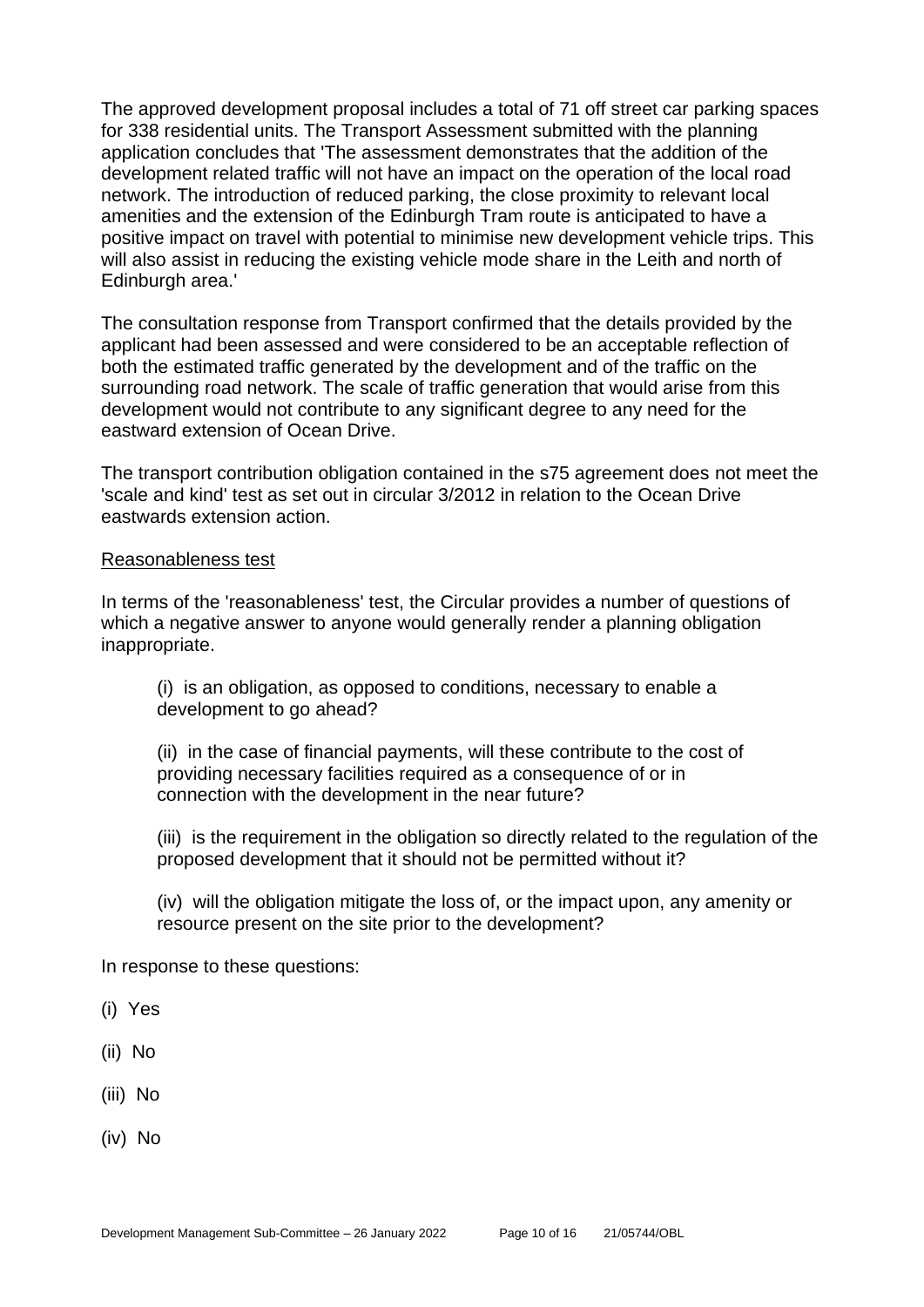Considered against the current situation in relation to the policy and guidance, and in light of the Reporters decision on the section 75 for the distillery appeal case, in this instance, the transport contribution previously sought cannot be considered to meet the 'reasonableness' test.

It is considered that the obligation is not necessary to make the development acceptable in planning terms. The other tests relating to planning purpose, relationship to the development, scale and kind and reasonableness tests are not met; as these other tests are not met the contribution cannot be considered as necessary.

#### **Scottish Planning Policy 2014**

The policy explains that one of the core values of the planning service is proportionality, with obligations being appropriate only where necessary.

#### **Emerging Policy Context**

NPF 4 - Draft National Planning Framework 4 is being consulted on at present. As such, it has not yet been adopted. Therefore, little weight can be attached to it as a material consideration in the determination of this application.

City Plan 2030 - While the proposed City Plan is the settled will of the Council, it has not yet been submitted to Scottish Ministers for examination. As such, little weight can be attached to it as a material consideration in the determination of this application.

#### b) Finance

The Action Program sets out that the delivery of the Ocean Drive Eastwards Extension would be delivered 'with development'. The delivery of the new road may be put at risk if there is an inability to secure funds that were previously considered to be acceptable. This OBL proposal would relate to a figure of 4.7% of the total cost of its delivery.

#### **Conclusion**

In conclusion, the transport contribution was unreasonable and does not meet at least one of the tests in Circular 3/2012. The applicants' requested modification to the 19/02778/FUL legal agreement is acceptable and it is recommended that it is agreed.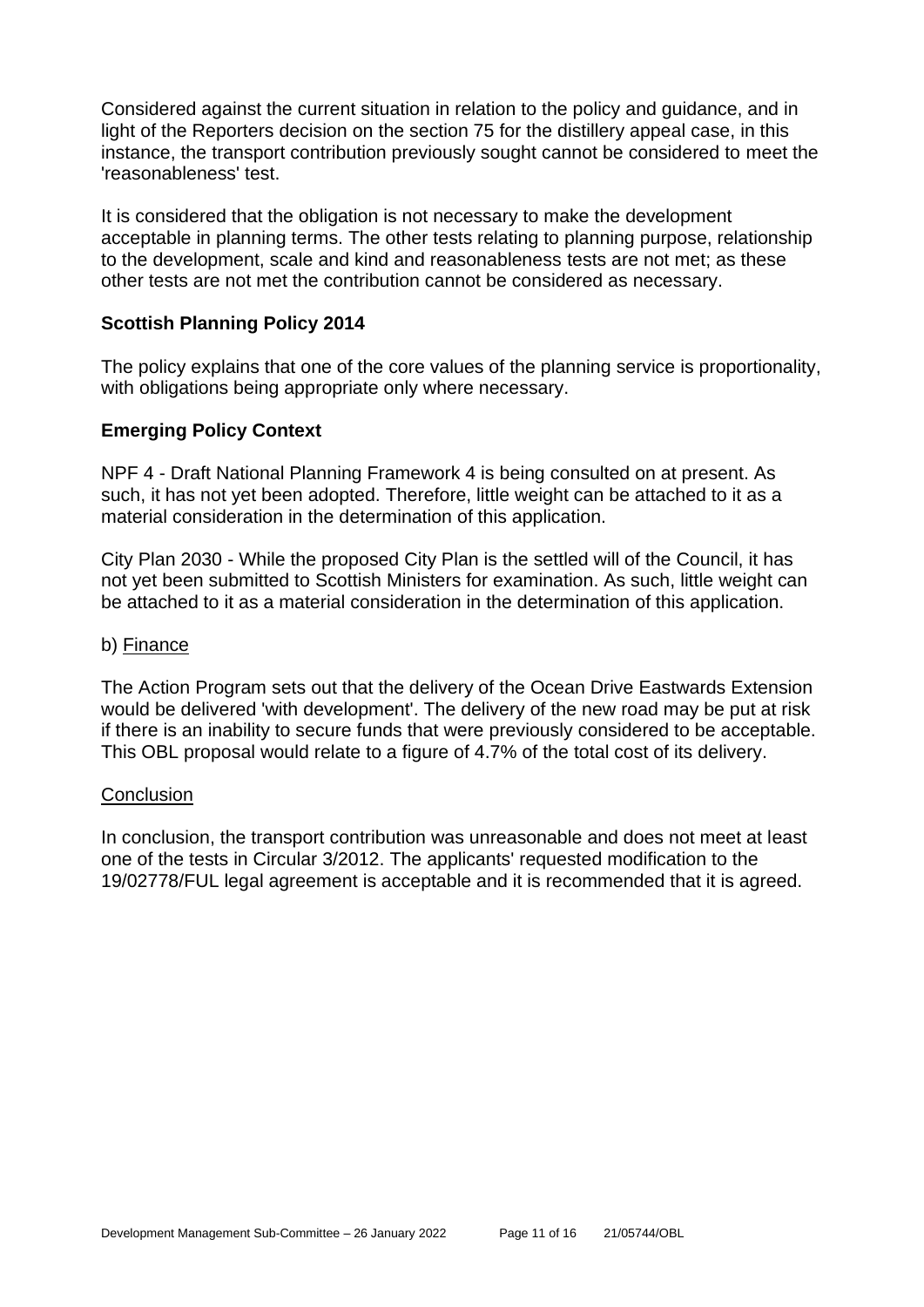It is recommended that this application be accepted, and the agreement be modified

## **3.4 Conditions/reasons/informatives**

## **Informatives**

It should be noted that:

1. Please submit an engrossed Discharge or Minute of Variation (as appropriate) in accordance with the terms of this Decision Notice for execution and registration by the City of Edinburgh Council along with the required registration forms and registration fee. Submissions should be sent to The City of Edinburgh Council, Legal Services, 4 East Market Street, Edinburgh, EH8 8BG.

## **Financial impact**

## **4.1 The financial impact has been assessed as follows:**

The proposed modification of the s75 would result in the removal of the clause relating to transport action relating to the Ocean Drive Eastwards extension; the required payment of £593,528 relating to this specific transport action would be removed from the s75 legal agreement.

## **Risk, Policy, compliance and governance impact**

**5.1** Provided planning applications are determined in accordance with statutory legislation, the level of risk is low.

## **Equalities impact**

## **6.1 The equalities impact has been assessed as follows:**

The application has been assessed and has no impact in terms of equalities or human rights.

## **Sustainability impact**

#### **7.1 The sustainability impact has been assessed as follows:**

This application is not subject to the sustainability requirements of the Edinburgh Design Guidance.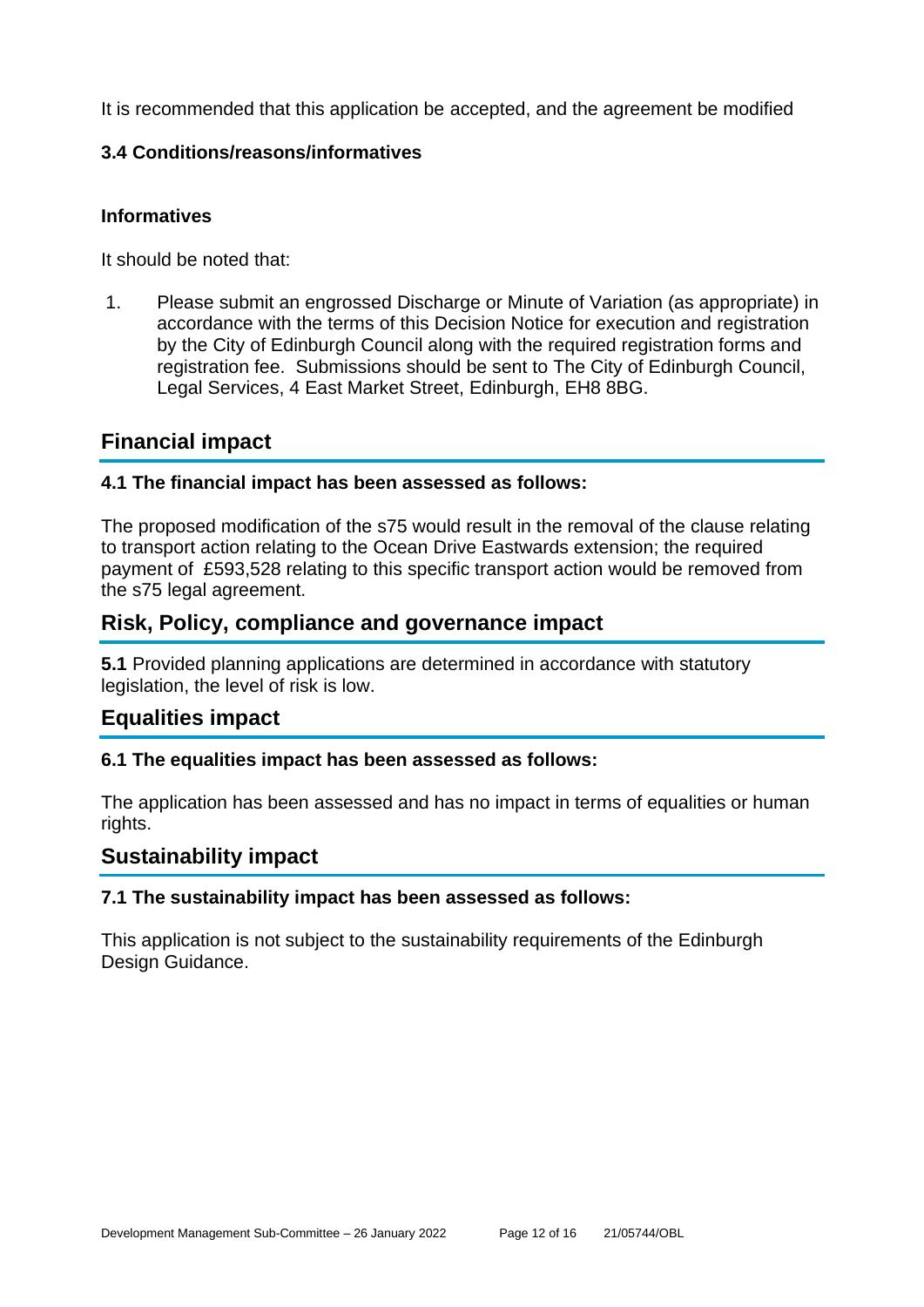## **Consultation and engagement**

#### **8.1 Pre-Application Process**

There is no pre-application process history.

### **8.2 Publicity summary of representations and Community Council comments**

There are no other parties to this planning obligation that are required to be notified in accordance with the provisions of Regulation 5 of the Town and Country Planning (Modification and Discharge of Planning Obligations) (Scotland) Regulations 2010.

## **Background reading/external references**

- To view details of the application go to
- [Planning and Building Standards online services](https://citydev-portal.edinburgh.gov.uk/idoxpa-web/search.do?action=simple&searchType=Application)
- [Planning guidelines](http://www.edinburgh.gov.uk/planningguidelines)
- [Conservation Area Character Appraisals](http://www.edinburgh.gov.uk/characterappraisals)
- [Edinburgh Local Development Plan](http://www.edinburgh.gov.uk/localdevelopmentplan)
- [Scottish Planning Policy](http://www.scotland.gov.uk/Topics/Built-Environment/planning/Policy)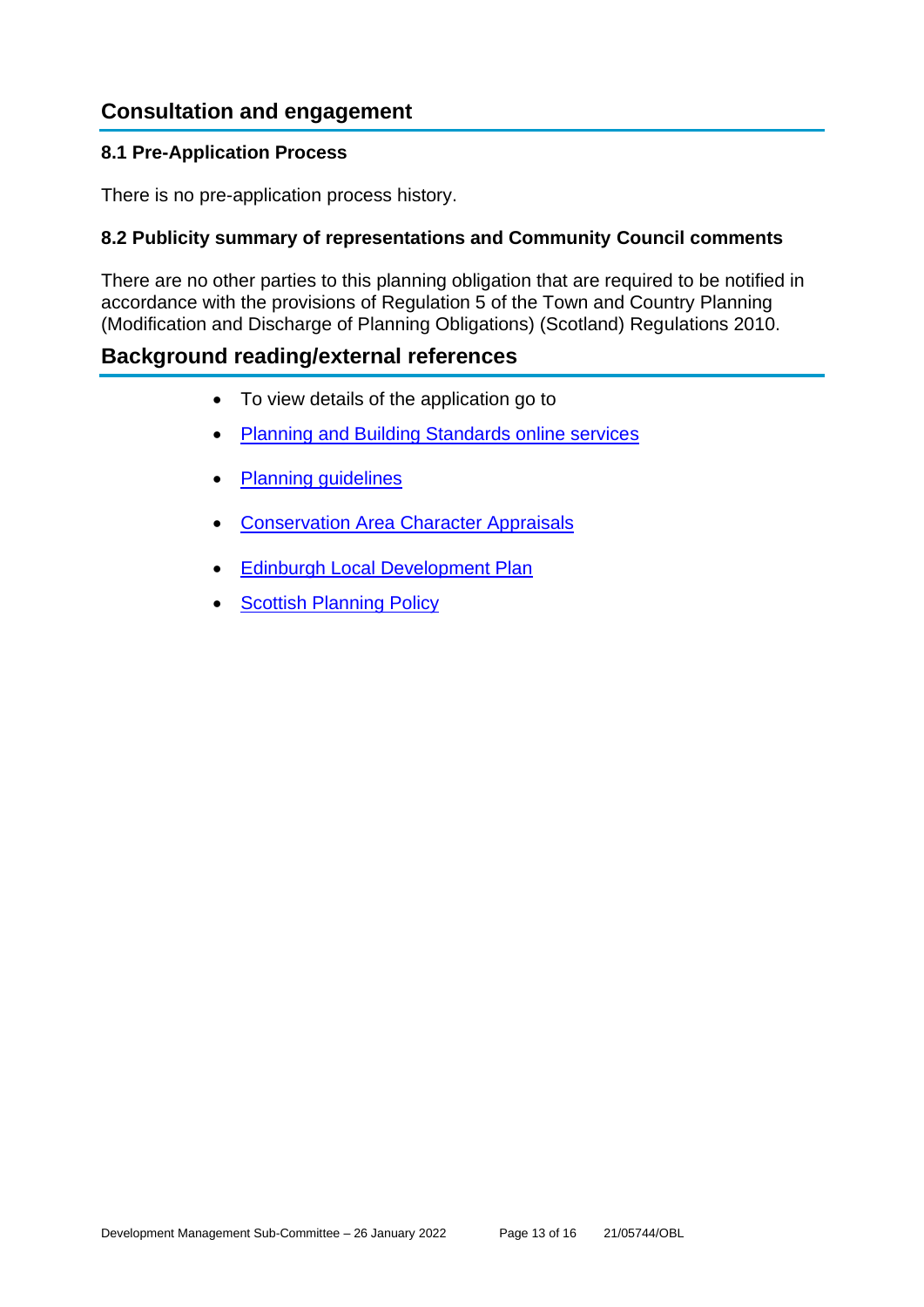| <b>Statutory Development</b>  |                                                                                                                                                                                                                                                                                                                                                                                                               |
|-------------------------------|---------------------------------------------------------------------------------------------------------------------------------------------------------------------------------------------------------------------------------------------------------------------------------------------------------------------------------------------------------------------------------------------------------------|
| <b>Plan Provision</b>         | The site is part of the urban area and within the Leith<br>Waterfront area as identified in the Local Development<br>Plan. It is part of the area referred to as Central Leith<br>Waterfront (Proposal EW1b) and is designated for<br>residential led regeneration.<br>A Tram Route Safeguard runs along Ocean Drive to the<br>south of the site.<br>Ocean Terminal, adjacent to the site, is designated as a |
|                               | <b>Commercial Centre.</b>                                                                                                                                                                                                                                                                                                                                                                                     |
| Date registered               | 28 October 2021                                                                                                                                                                                                                                                                                                                                                                                               |
| <b>Drawing numbers/Scheme</b> | $\,$                                                                                                                                                                                                                                                                                                                                                                                                          |

**David Givan** Chief Planning Officer PLACE The City of Edinburgh Council

Contact: Karen Robertson, Senior planning officer E-mail:karen.robertson@edinburgh.gov.uk

## **Links - Policies**

## **Relevant Policies:**

## **Relevant policies of the Local Development Plan.**

LDP Policy Del 1 (Developer Contributions and Infrastructure Delivery) identifies the circumstances in which developer contributions will be required.

LDP Policy Tra 7 (Public Transport Proposals and Safeguards) prevents development which would prejudice the implementation of the public transport proposals and safeguards listed.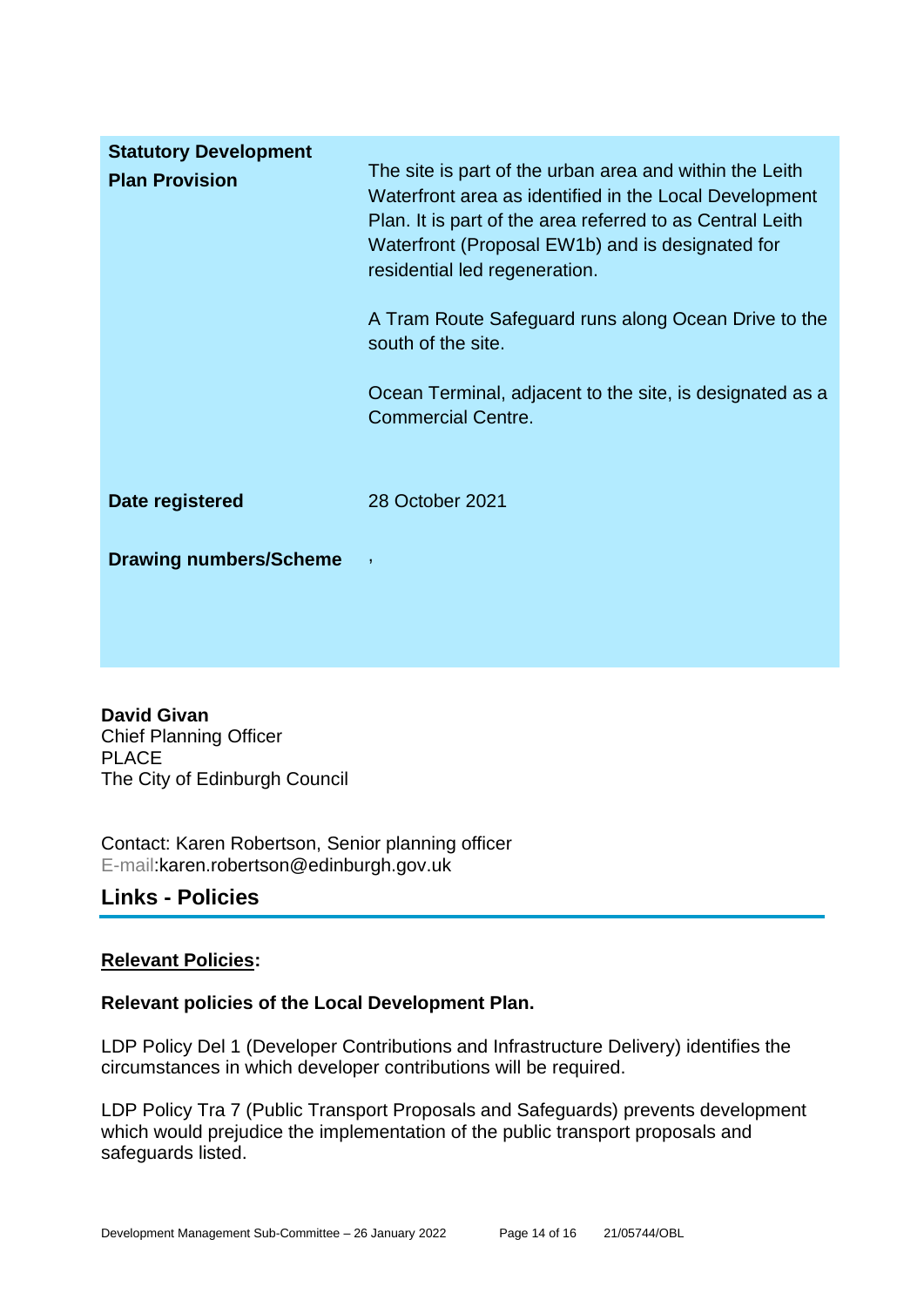LDP Policy Tra 8 (Provision of Transport Infrastructure) sets out requirements for assessment and mitigation of transport impacts of new development.

#### **Relevant Non-Statutory Guidelines**

Draft Developer Contributions and Infrastructure Delivery SG sets out the approach to infrastructure provision and improvements associated with development.

Scottish Planning Policy (SPP) - The SPP sets out Scottish Government policy on nationally important land use matters and includes subject specific policies on: economic development, town centres and retailing, housing, rural development, coastal planning, fish farming, historic environment, landscape and natural heritage, open space and physical activity, green belts, transport, renewable energy, flooding and drainage, waste management, minerals, on-shore oil and gas, surface coal mining and communications infrastructure.